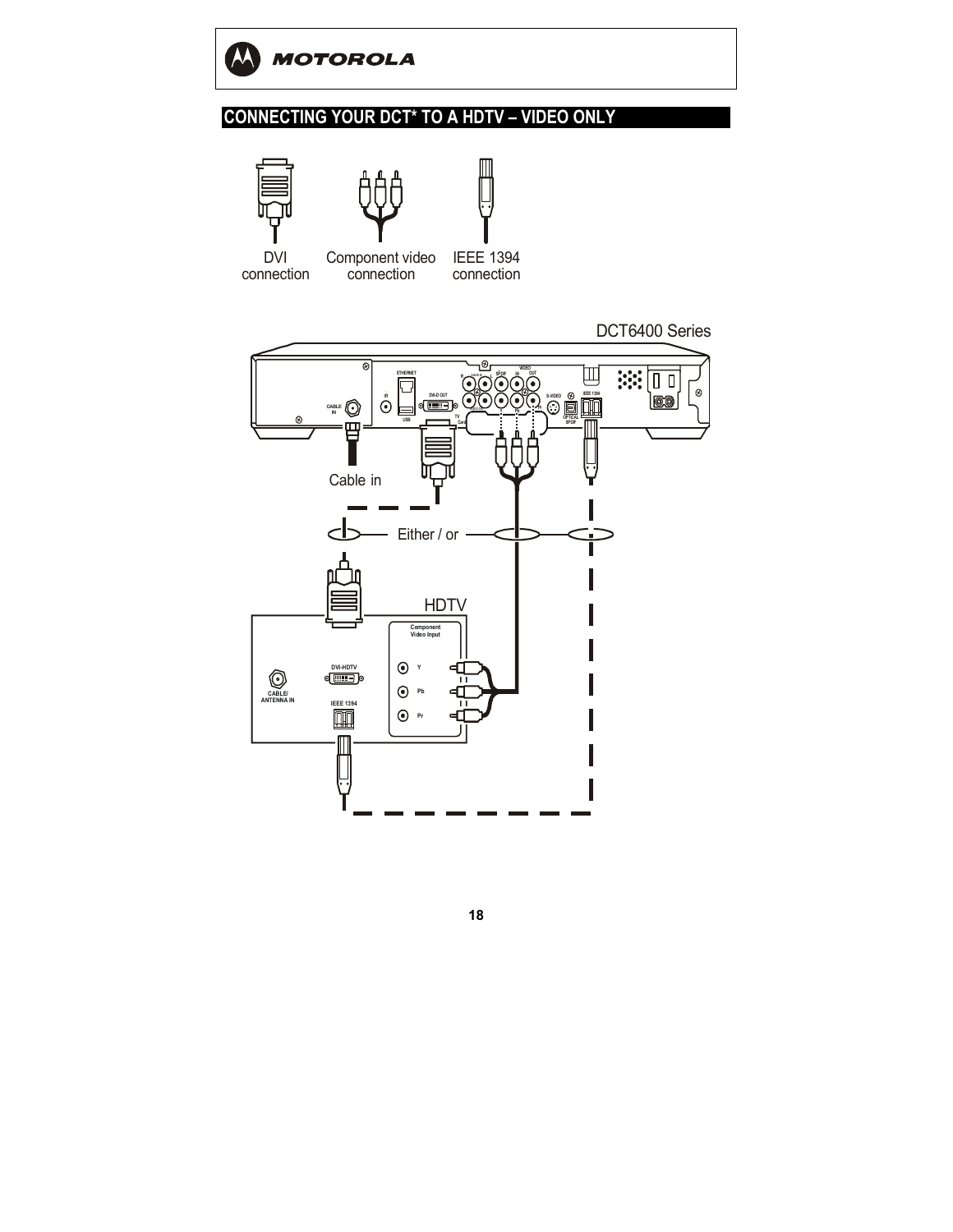

### **CONNECTING YOUR DCT\* TO A HDTV - AUDIO ONLY**



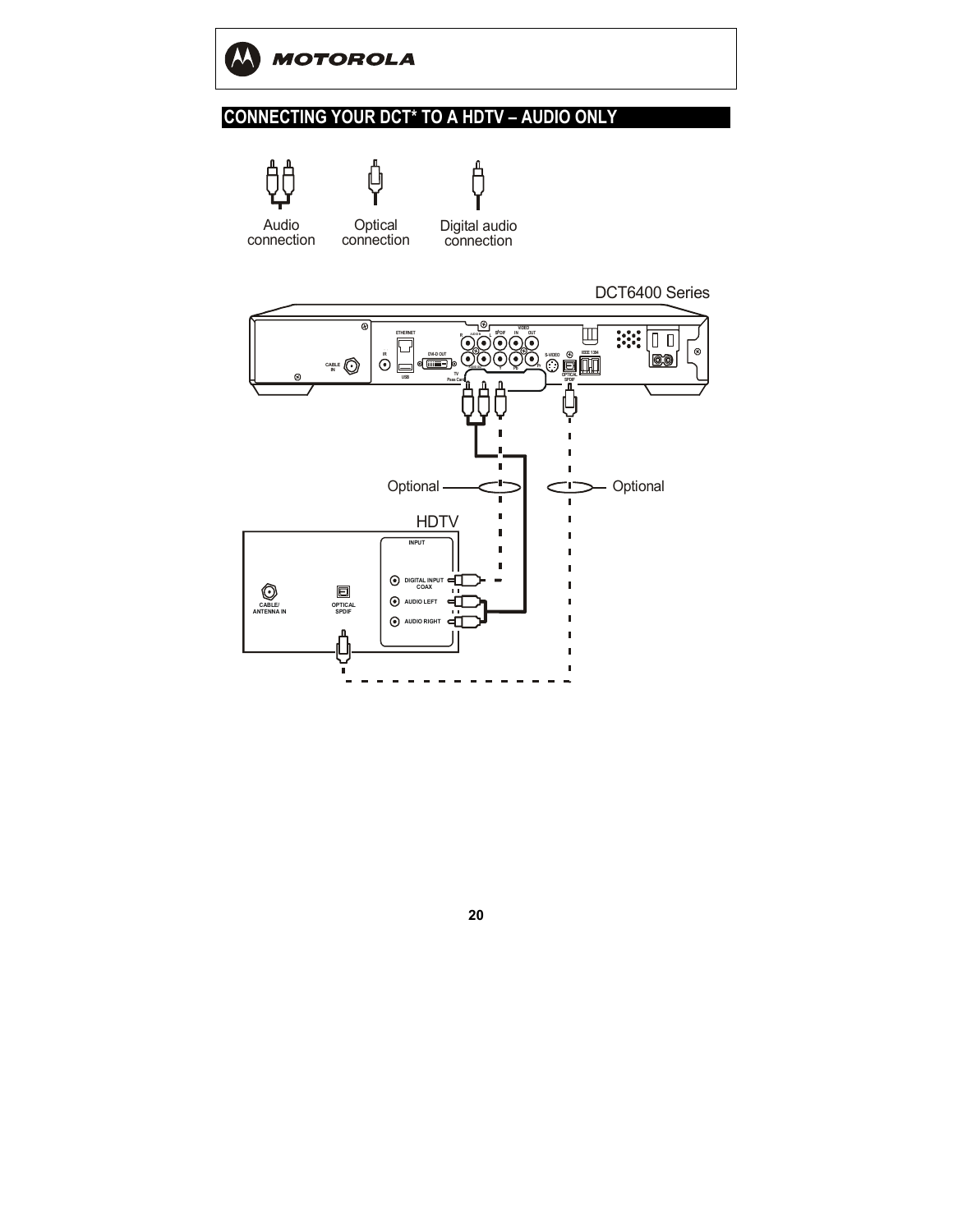

### **CONNECTING YOUR DCT\* TO AN A/V RECEIVER - AUDIO ONLY**







Audio connection

Digital audio connection

**Optical** connection



A/V receiver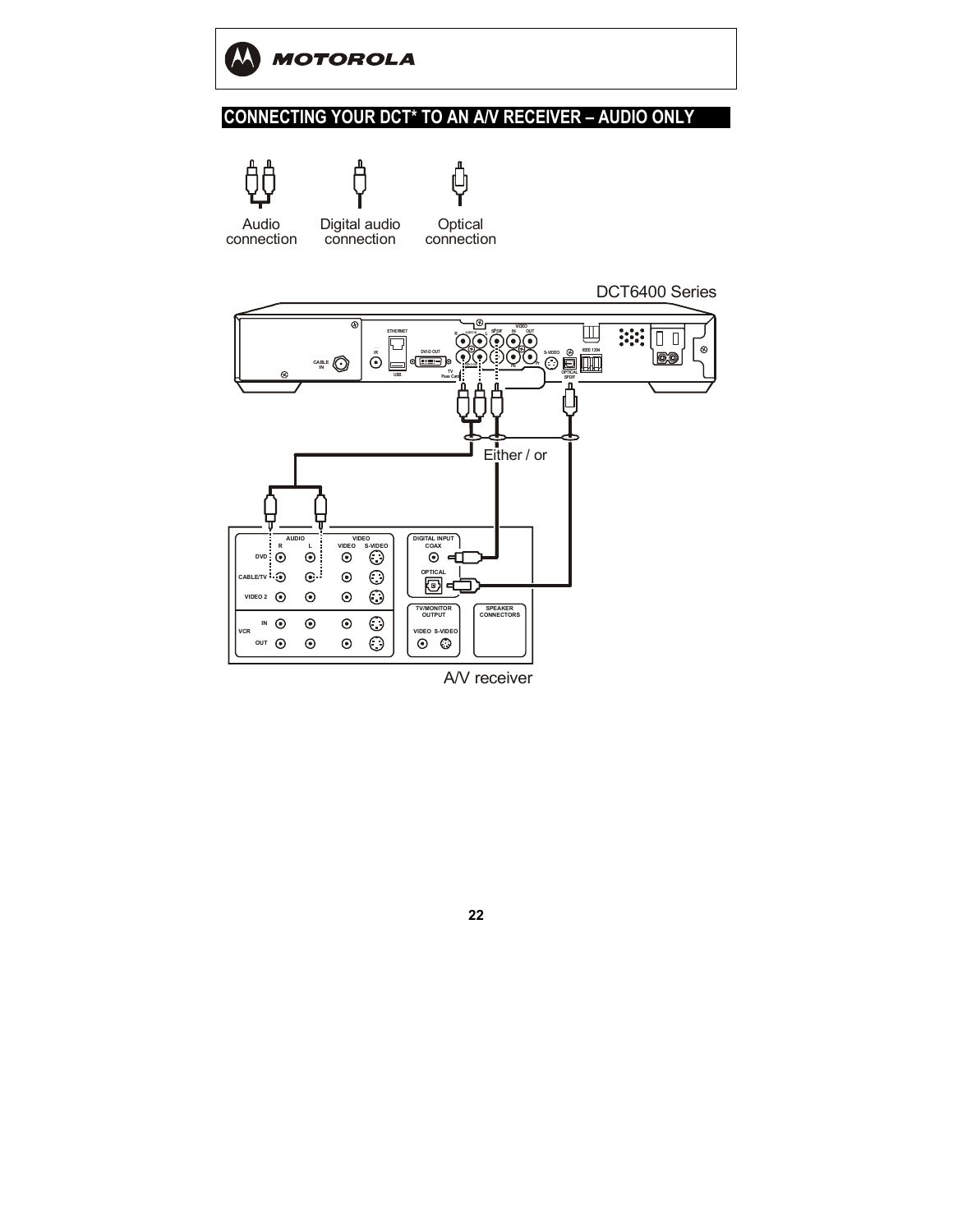

## **CONNECTING YOUR DCT\* TO A STEREO TV**

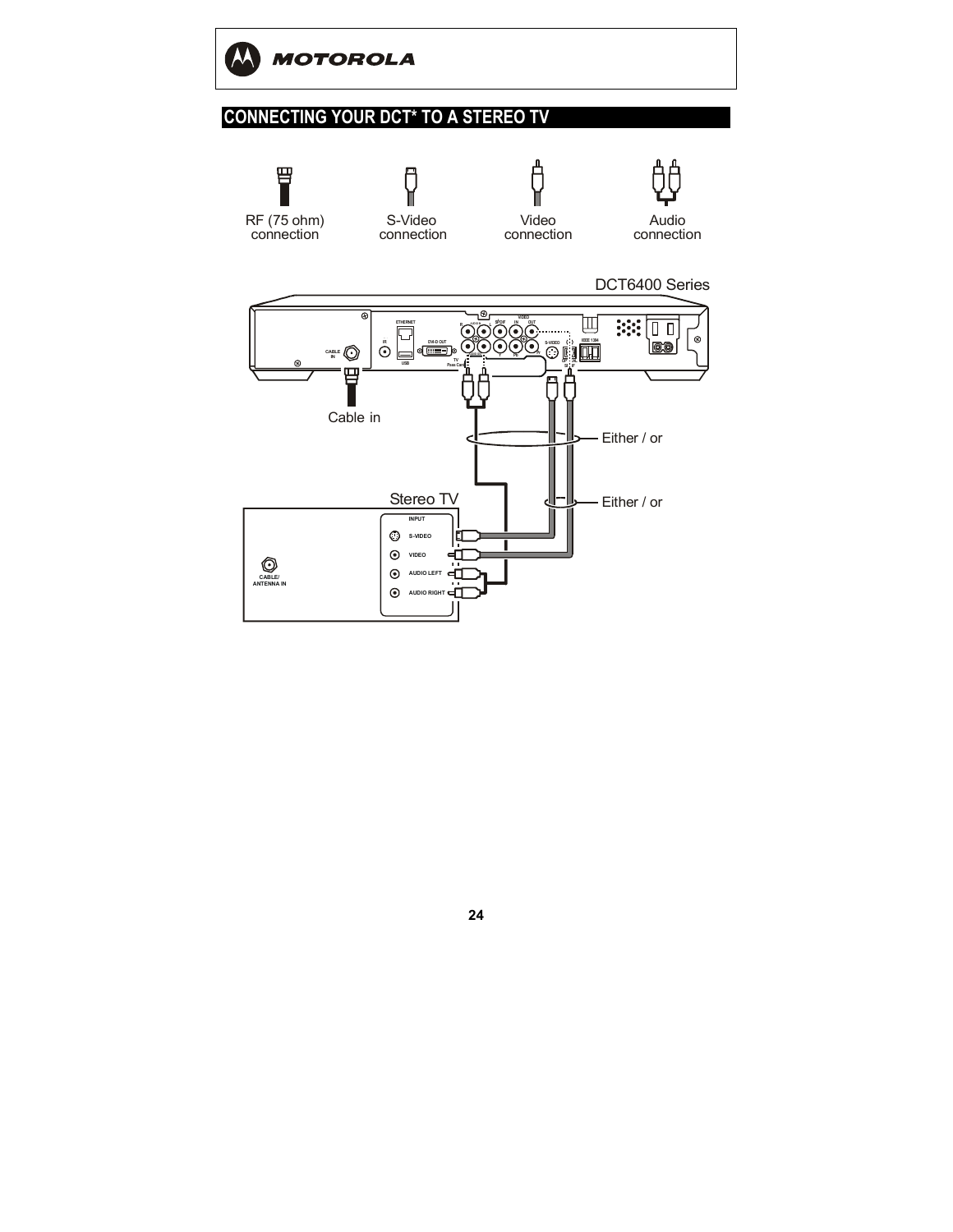

### **CONNECTING YOUR DCT\* TO A STEREO TV AND STEREO VCR**

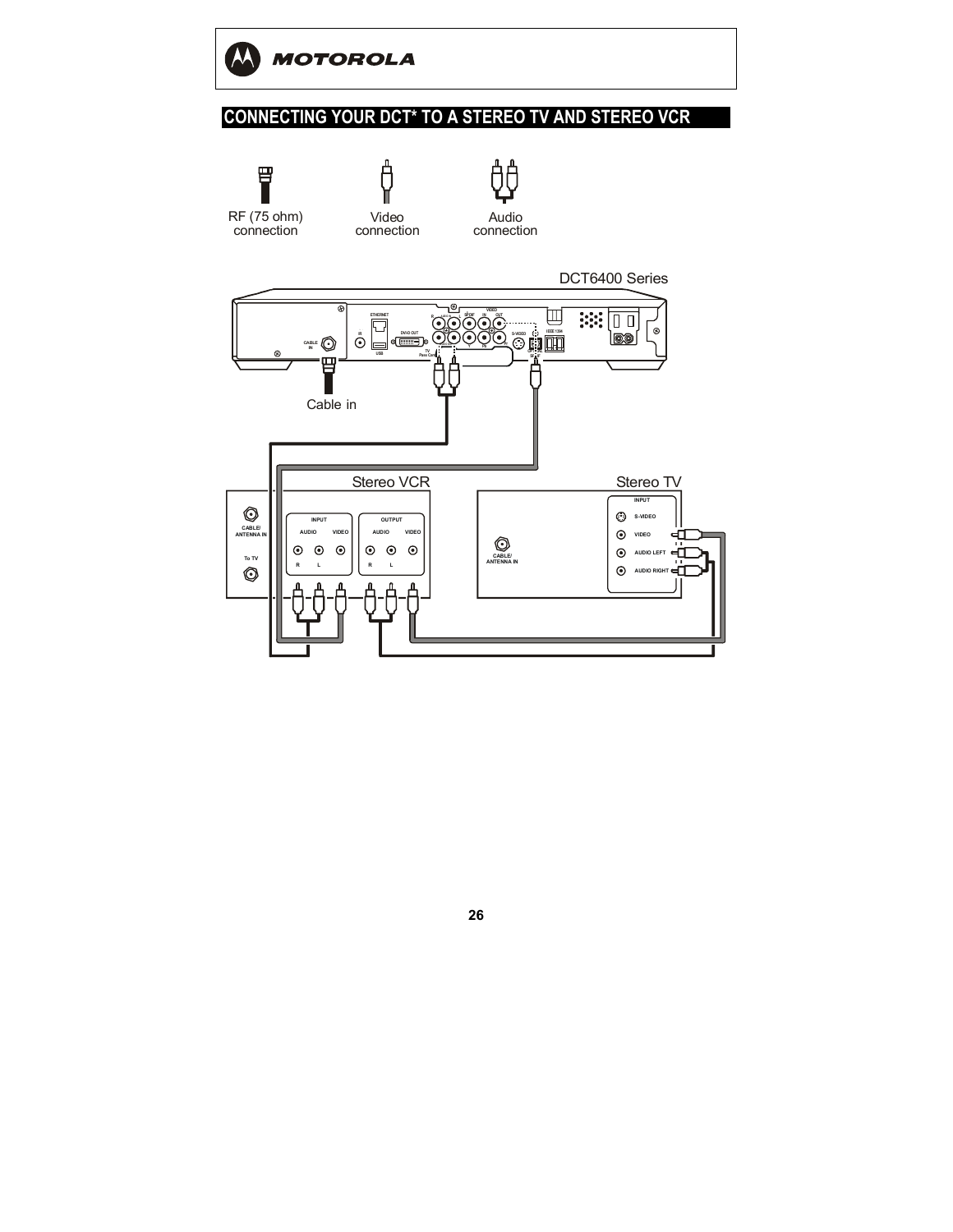

#### **CONNECTING YOUR DCT\* TO AN A/V RECEIVER, TV, AND VCR**

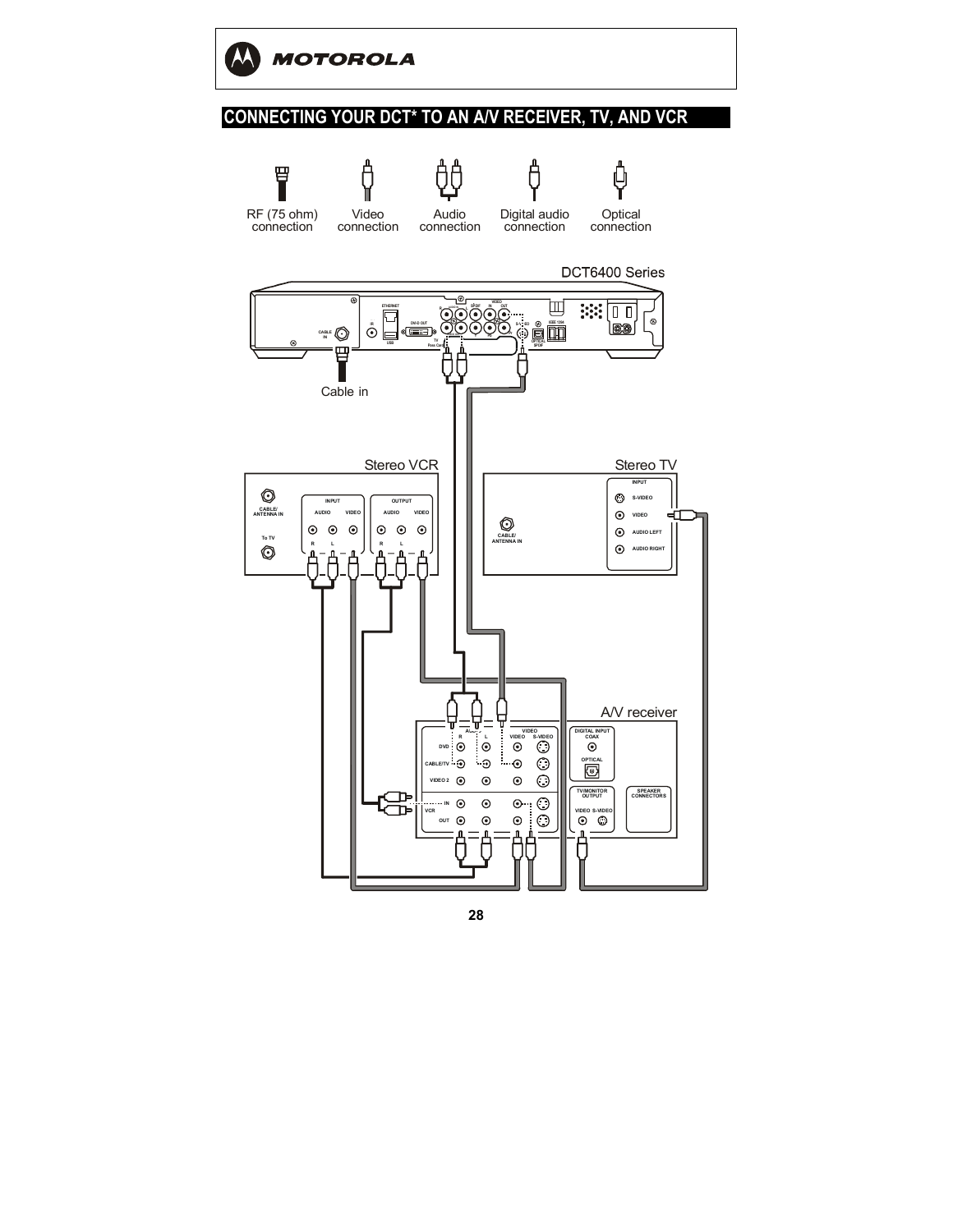

### **RECORDING YOUR CONNECTIONS**

Use this diagram to record connections between your home entertainment components. You can use this diagram to reconnect your system if you move the equipment or add new equipment.

Disconnect the power from the DCT\* before connecting or changing cable connections. Do not place another component or object on top of the DCT\*.

DCT6400 Series





HDTV / SDTV



Stereo receiver





A/V receiver